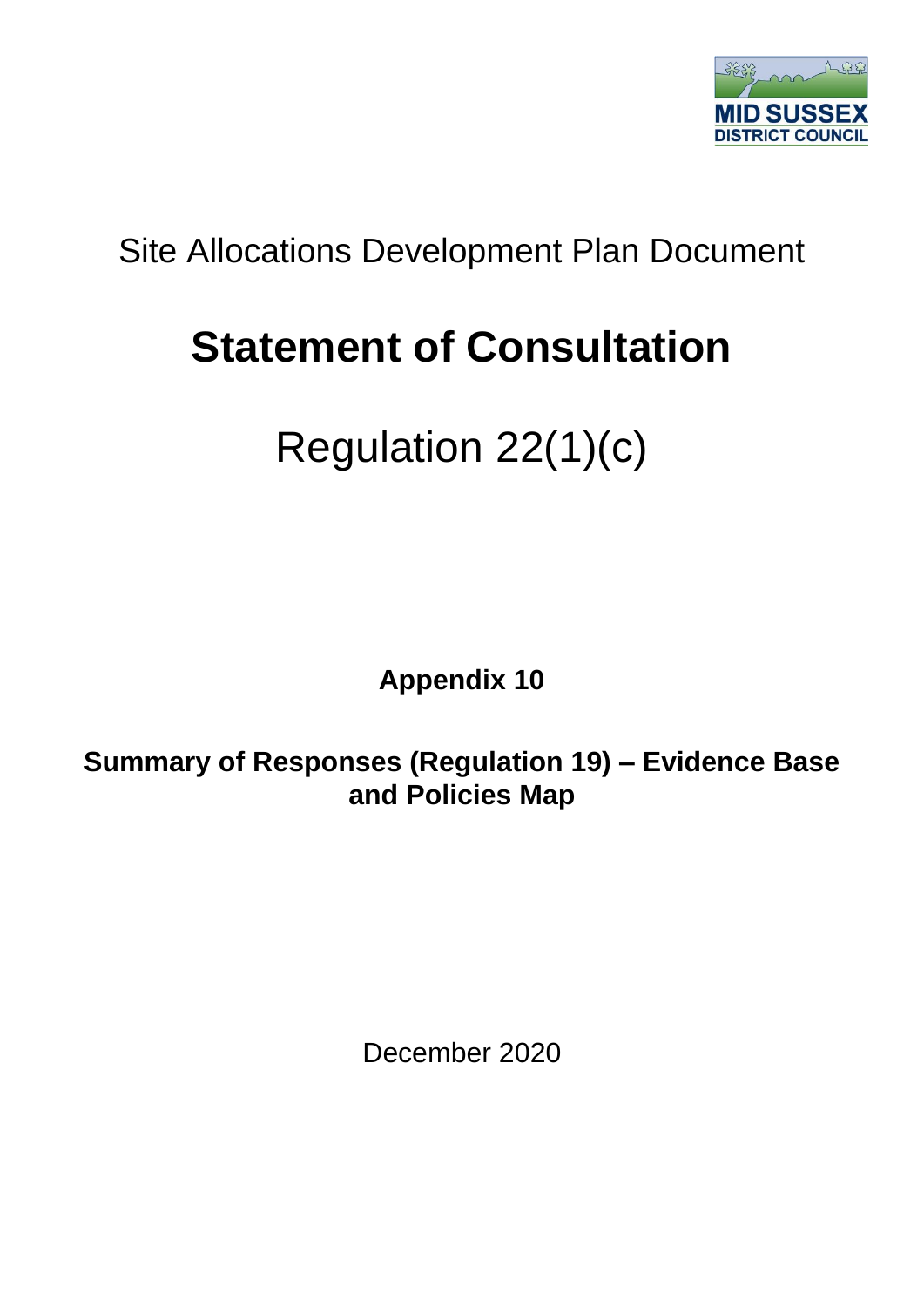## **Contents**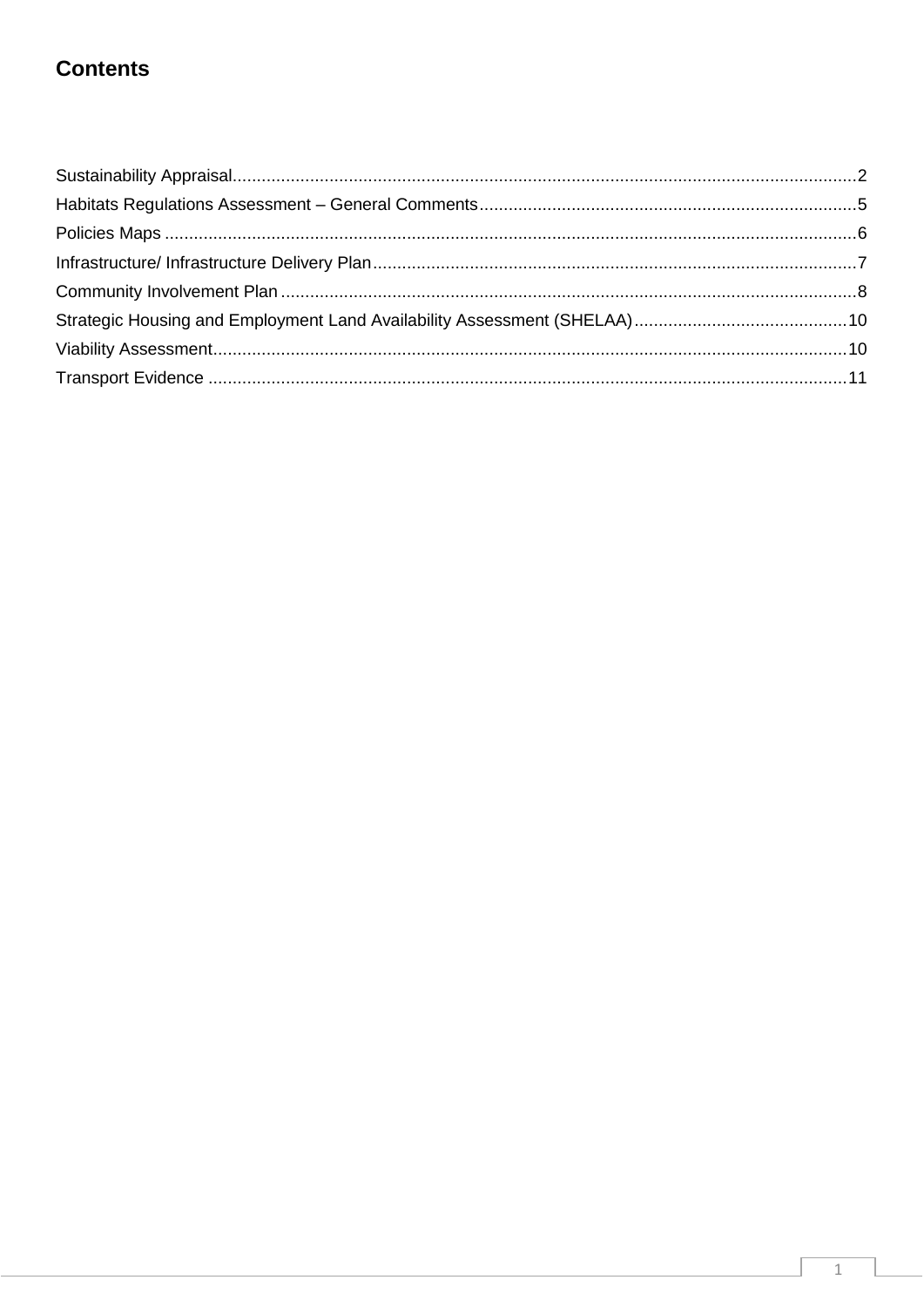<span id="page-2-0"></span>

|                                                                                                        | <b>Sustainability Appraisal</b>                                                                              |            |                   |                           |                                                                                       |
|--------------------------------------------------------------------------------------------------------|--------------------------------------------------------------------------------------------------------------|------------|-------------------|---------------------------|---------------------------------------------------------------------------------------|
|                                                                                                        | <b>Number of Comments received</b>                                                                           |            |                   |                           |                                                                                       |
| Total: 33                                                                                              | Support: 2                                                                                                   | Object: 30 | <b>Neutral: 1</b> |                           |                                                                                       |
| <b>Comments</b>                                                                                        |                                                                                                              |            |                   | <b>MSDC Response</b>      |                                                                                       |
|                                                                                                        | <b>General comments</b>                                                                                      |            |                   | <b>Noted</b>              |                                                                                       |
| $\bullet$                                                                                              | Generally support the approach taken in the<br>sustainability appraisal (691 - Pegasus, 738 - DMH            |            |                   |                           |                                                                                       |
|                                                                                                        | Stallard)                                                                                                    |            |                   |                           |                                                                                       |
| $\bullet$                                                                                              | The assessment process is considered robust and it                                                           |            |                   | <b>Noted</b><br>$\bullet$ |                                                                                       |
|                                                                                                        | is considered that it demonstrates that the sites                                                            |            |                   |                           |                                                                                       |
|                                                                                                        | selected are the most appropriate for development                                                            |            |                   |                           |                                                                                       |
|                                                                                                        | $(701 - Sunleys)$                                                                                            |            |                   |                           |                                                                                       |
| $\bullet$                                                                                              | The assessment process has been robust, and it is                                                            |            |                   |                           | Noted<br>$\bullet$                                                                    |
|                                                                                                        | considered that this demonstrate that the sites<br>selected are the most appropriate for development         |            |                   |                           |                                                                                       |
|                                                                                                        | (2218 - Hargreaves Management)                                                                               |            |                   |                           |                                                                                       |
| $\bullet$                                                                                              | The SA is silent on elderly accommodation. It failed                                                         |            |                   |                           | The approach to specialist                                                            |
|                                                                                                        | to identify the need for specialist accommodation as                                                         |            |                   |                           | accommodation for older people is                                                     |
|                                                                                                        | a sustainability issue and therefore does not                                                                |            |                   |                           | detailed within Provision of specialist                                               |
|                                                                                                        | consider reasonable alternatives to address the                                                              |            |                   |                           | accommodation for the Elderly (TP4).                                                  |
|                                                                                                        | need. (709 - Barton Willmore)                                                                                |            |                   |                           | The District Plan sets out the strategy in<br>this respect and it is not for the Site |
|                                                                                                        |                                                                                                              |            |                   |                           | Allocations DPD to revisit this approach.                                             |
| $\bullet$                                                                                              | The delivery of the eastern part of the SA37 network,                                                        |            |                   |                           | • Agreed that the proposed eastern route                                              |
|                                                                                                        | linking Haywards Heath and Burgess Hill, will be a                                                           |            |                   |                           | under policy SA37 will immediately                                                    |
|                                                                                                        | likely significant effect of a beneficial nature within                                                      |            |                   |                           | benefit a small number of Lewes District                                              |
|                                                                                                        | Lewes District and therefore should be considered                                                            |            |                   |                           | residents living on the edge of Burgess                                               |
|                                                                                                        | as a cross-boundary impact likely to arise from the<br>plan. (1715 - Parker Dann)                            |            |                   |                           | Hill.                                                                                 |
| $\bullet$                                                                                              | The SA is unduly reliant upon, and constrained by,                                                           |            |                   |                           | • The Strategy for the DPD is set out the                                             |
|                                                                                                        | indicative and untested settlement figures, which has                                                        |            |                   |                           | District Plan which provides the                                                      |
|                                                                                                        | led to the allocation of unsustainable sites having                                                          |            |                   |                           | overarching development alternatives for                                              |
|                                                                                                        | regard to alternatives that exist in the District. (705 -                                                    |            |                   |                           | the SA. It is not the role of the Sites DPD                                           |
|                                                                                                        | Nexus)                                                                                                       |            |                   |                           | to re-assess the Council's housing need<br>or establish options for it. This will be  |
|                                                                                                        |                                                                                                              |            |                   |                           | carried out within the District Plan                                                  |
|                                                                                                        |                                                                                                              |            |                   |                           | Review.                                                                               |
| $\bullet$                                                                                              | The impact of traffic is overlooked within the DPD                                                           |            |                   |                           | • The Sites DPD is supported by robust                                                |
|                                                                                                        | which is reflected in the SA which includes a lot of                                                         |            |                   |                           | Transport evidence that also informed                                                 |
|                                                                                                        | uncertainty in the site assessments                                                                          |            |                   |                           | conclusions of the SA.<br>• Noted                                                     |
| $\bullet$                                                                                              | The Sustainability Appraisal reports that the Council<br>currently lacks data to distinguish Grade 3 from 3a |            |                   |                           |                                                                                       |
|                                                                                                        | agricultural land and assumes a default classification                                                       |            |                   |                           |                                                                                       |
|                                                                                                        | of 3 without evidence (2383 - Infrastructure First)                                                          |            |                   |                           |                                                                                       |
| $\bullet$                                                                                              | The lack of ecological information available makes it                                                        |            |                   |                           |                                                                                       |
|                                                                                                        | hard to assess the potential impact of any site                                                              |            |                   |                           |                                                                                       |
| allocations or the assessment of their suitability<br>against the SA Objectives (748 - Sussex Wildlife |                                                                                                              |            |                   |                           |                                                                                       |
|                                                                                                        | Trust)                                                                                                       |            |                   |                           |                                                                                       |
|                                                                                                        | <b>Context and baseline</b>                                                                                  |            |                   |                           | <b>Context and baseline</b>                                                           |
|                                                                                                        | The SA that accompanies the Regulation 19                                                                    |            |                   |                           | As described in the SA, the most up-                                                  |
|                                                                                                        | consultation does not refer to the latest evidence                                                           |            |                   |                           | to-date data has been used. Older                                                     |
|                                                                                                        | and data and is therefore not a sound basis to                                                               |            |                   |                           | data has been used where the most                                                     |
|                                                                                                        | develop the Site Allocations against. (1987 & 2031)<br>Wates)                                                |            |                   |                           | up-to-date information has not yet<br>been released.                                  |
|                                                                                                        | <b>Sustainability framework</b>                                                                              |            |                   |                           | <b>Sustainability framework</b>                                                       |
|                                                                                                        |                                                                                                              |            |                   |                           | The objectives and indicators<br>$\bullet$                                            |
|                                                                                                        |                                                                                                              |            |                   |                           | identified for the purpose of the                                                     |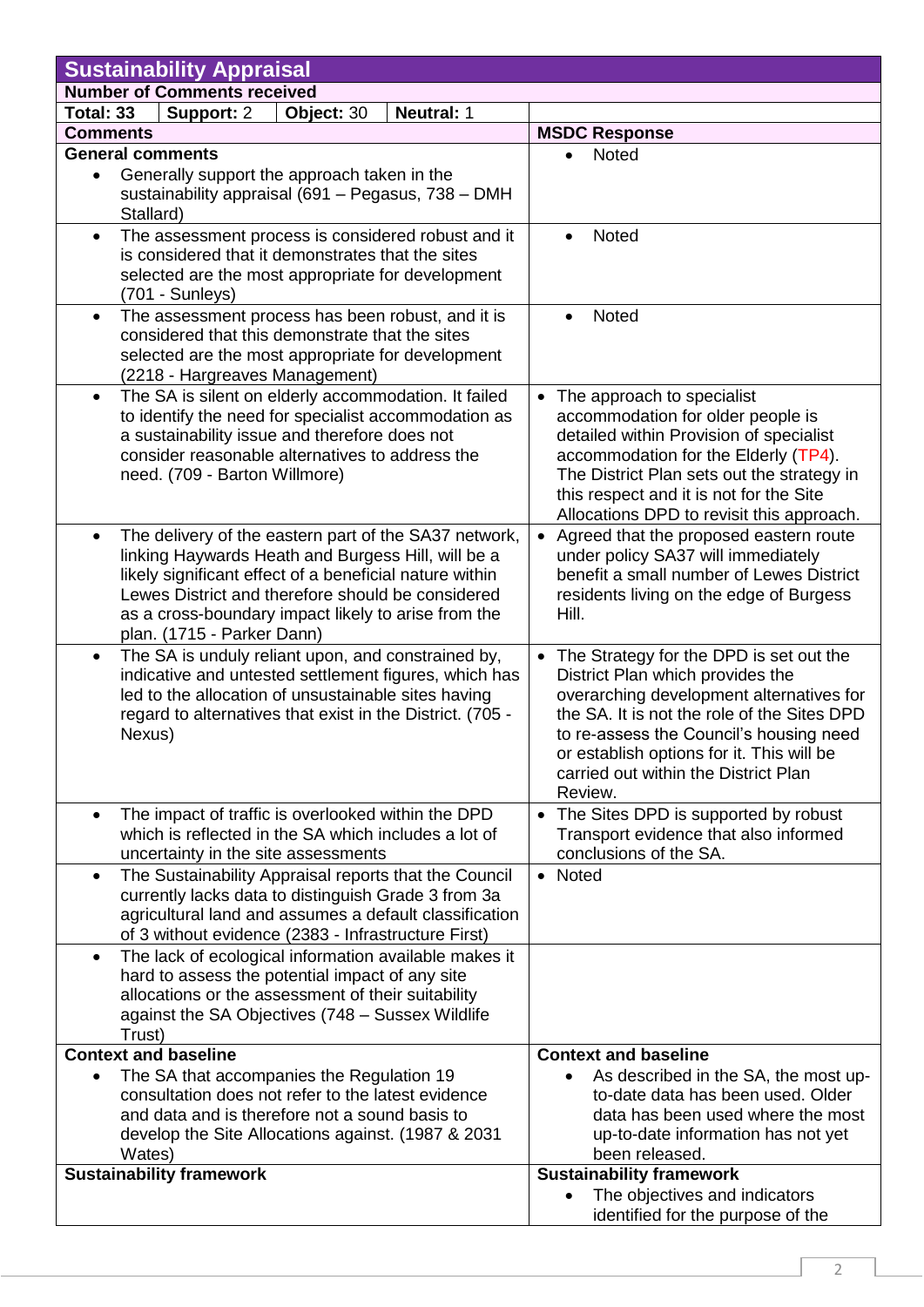| The framework should be reviewed to reflect the<br>$\bullet$<br>current COVID-19 context (684, 757 - Strutt and                                                                                                                                                                                                                                                                             | sustainability appraisal are<br>considered to remain relevant in the                                                                                                                                                                                                                        |
|---------------------------------------------------------------------------------------------------------------------------------------------------------------------------------------------------------------------------------------------------------------------------------------------------------------------------------------------------------------------------------------------|---------------------------------------------------------------------------------------------------------------------------------------------------------------------------------------------------------------------------------------------------------------------------------------------|
| Parker)                                                                                                                                                                                                                                                                                                                                                                                     | current COVID-19 context.                                                                                                                                                                                                                                                                   |
| The framework should include a landscape<br>$\bullet$<br>objective.                                                                                                                                                                                                                                                                                                                         | Landscape is included under<br>$\bullet$<br>objective 9 of the SA.                                                                                                                                                                                                                          |
| Housing - reasonable alternatives                                                                                                                                                                                                                                                                                                                                                           | Housing - reasonable alternatives                                                                                                                                                                                                                                                           |
| The SA/SEA has not considered/assessed all<br>$\bullet$<br>reasonable alternatives which suggests that the<br>Draft SA DPD has not been positively prepared as it<br>does not meet the objectively assessed needs of the<br>Category 3 Settlements or is justified by not having<br>the most appropriate strategy when considered<br>against the reasonable alternatives (684, 757 - Strutt | The process followed to arrive at the<br>$\bullet$<br>preferred housing site options is<br>detailed in section 6 of the SA and<br>flows from the spatial distribution set<br>out in the District Plan which was<br>itself subject to Sustainability<br>Appraisal. It is not the role of the |
| and Parker)                                                                                                                                                                                                                                                                                                                                                                                 | Sites DPD to re-establish the                                                                                                                                                                                                                                                               |
| The SA fails to identify a reasonable alternative of no<br>$\bullet$<br>further growth at East Grinstead based on the<br>Habitats Directive and potential impacts upon the<br>Ashdown Forest SAC. (705 - Nexus)                                                                                                                                                                             | strategy.<br>The SA is clear about the logical<br>$\bullet$<br>approach to establish reasonable<br>alternatives.                                                                                                                                                                            |
| The SA fails to identify reasonable alternatives at<br>$\bullet$<br>Haywards Heath. (705 - Nexus)                                                                                                                                                                                                                                                                                           | It is not the role of the Sites DPD to<br>$\bullet$<br>re-assess the Council's housing                                                                                                                                                                                                      |
| The Options presented were not sufficiently different<br>$\bullet$<br>in terms of addressing the approved spatial strategy.<br>(708 - KLW)                                                                                                                                                                                                                                                  | need or establish options for it. This<br>will be carried out within the District<br>Plan Review.                                                                                                                                                                                           |
| The SA does not assess the alternative to direct<br>$\bullet$<br>growth outside the AONB (708 - KLW)                                                                                                                                                                                                                                                                                        |                                                                                                                                                                                                                                                                                             |
| Concern that the Council have not rigorously<br>$\bullet$<br>considered the reasonable alternative of allocating<br>more of, or all of, the remaining 47 sites (that meet<br>the Council's own suitability criteria) (753 & 1443 -<br>Lewis & Co Planning)                                                                                                                                  |                                                                                                                                                                                                                                                                                             |
| It is unclear in the SA how the alternative options for<br>$\bullet$<br>housing supply were arrived at. No consideration<br>was given to providing for anything over and above<br>the residual housing requirement. (791 - Wates)                                                                                                                                                           |                                                                                                                                                                                                                                                                                             |
| The SA fails to assess to reasonable alternatives. All<br>suitable options have not been appropriately<br>identified . (1987 & 2031 - Wates)                                                                                                                                                                                                                                                |                                                                                                                                                                                                                                                                                             |
| The SA focusses solely on the sustainability of sites<br>$\bullet$<br>rather the considering the benefits of providing<br>housing in different locations. (1987 & 2031 - Wates)                                                                                                                                                                                                             |                                                                                                                                                                                                                                                                                             |
| It is not considered that the assessment of the<br>$\bullet$<br>housing options is a sufficient enough assessment of<br>reasonable alternatives as required by guidance and<br>legislation. (2065, 2067, 2079 & 2080 - Denton)                                                                                                                                                              |                                                                                                                                                                                                                                                                                             |
| Housing - site specific comments                                                                                                                                                                                                                                                                                                                                                            | Housing - site specific comments                                                                                                                                                                                                                                                            |
| SA13 is incorrectly categorised 'marginal' when<br>$\bullet$<br>assessed against the sustainability framework - the<br>respondent provided a scoring system to show that                                                                                                                                                                                                                    | Site appraisals are kept under<br>review should any updates to site<br>assessment in the Site Selection                                                                                                                                                                                     |
| the proposed allocated site scored better than some<br>other site categorised as performing well (691 -<br>Pegasus)                                                                                                                                                                                                                                                                         | Paper 3: Housing arise (SSP3).<br>However, the Council applied the<br>same methodology to assess each                                                                                                                                                                                       |
| The SA includes errors, omissions and<br>$\bullet$                                                                                                                                                                                                                                                                                                                                          | site against the sustainability<br>framework and is therefore confident                                                                                                                                                                                                                     |
| inconsistencies for sites south of Folders Lane                                                                                                                                                                                                                                                                                                                                             | that the sustainability appraisal                                                                                                                                                                                                                                                           |
| The site land West of Sayers Common (SHELAA ref.<br>$\bullet$<br>857) should be considered to be a reasonable<br>alternative (708 - KLW)                                                                                                                                                                                                                                                    | provides a consistent assessment of<br>reasonable housing site options.                                                                                                                                                                                                                     |
| The assessment of Land opposite Stanford Avenue,<br>$\bullet$<br>London Road, Hassocks (SHELAA ref. 221) has                                                                                                                                                                                                                                                                                | Alternative scorings submitted by<br>٠<br>alternative site proponents and                                                                                                                                                                                                                   |

3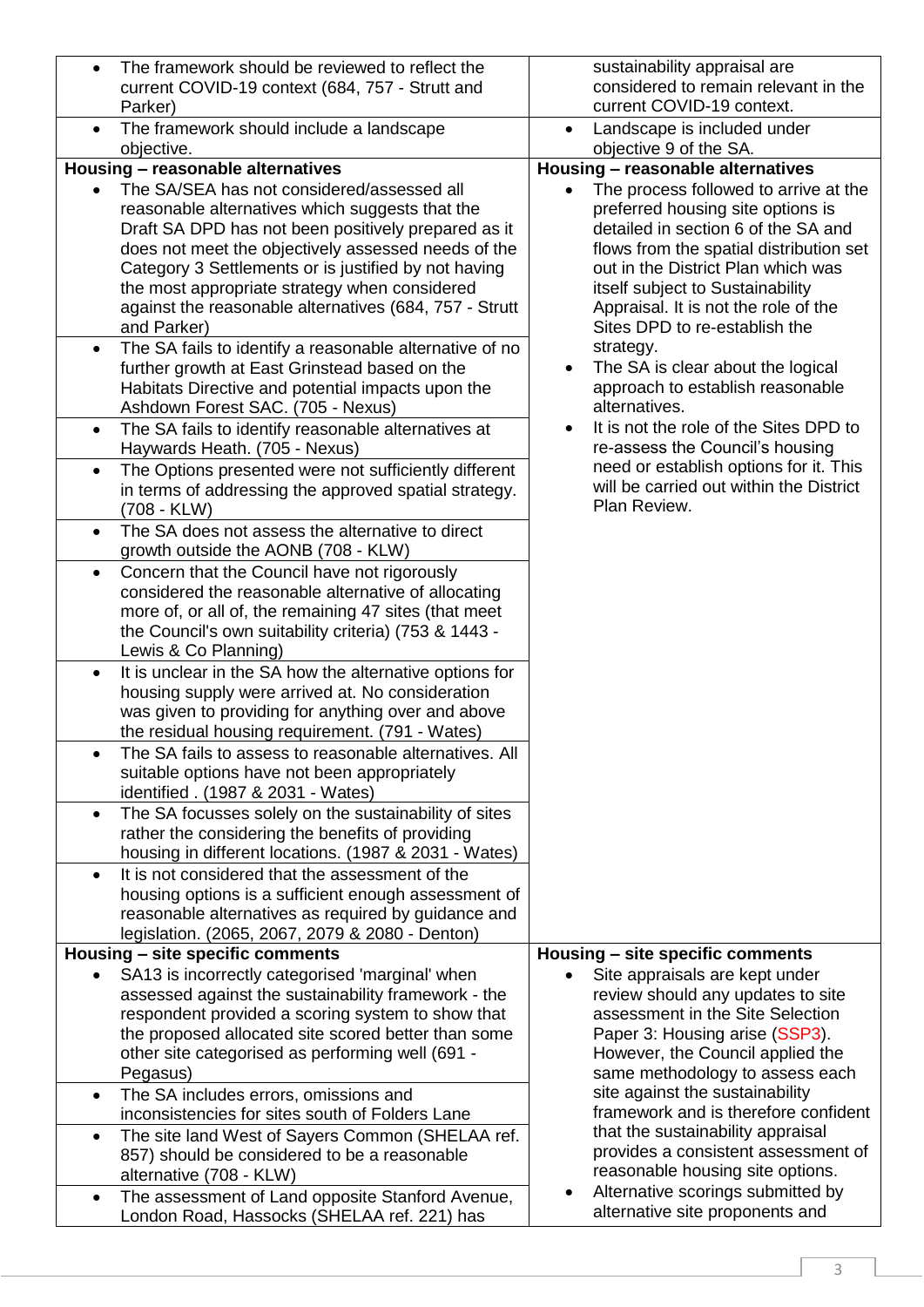| been excluded through the SA based on a flawed<br>assessment in comparison to other sites. (753 -<br>Lewis & Co Planning)<br>There are inconsistencies in the SA in the<br>$\bullet$<br>assessment of sites in Horsted Keynes (in particular,<br>SHELAA sites #68, #69, #184 (SA29), #216 (SA28),<br>#807, #971). The assessments have been flawed<br>due to incorrect assumptions being made, or wrong | objectors would not be consistent<br>with the approach used within the<br>SA.                                                                                                                                                                                                                                                                                                                                                                                                                |
|---------------------------------------------------------------------------------------------------------------------------------------------------------------------------------------------------------------------------------------------------------------------------------------------------------------------------------------------------------------------------------------------------------|----------------------------------------------------------------------------------------------------------------------------------------------------------------------------------------------------------------------------------------------------------------------------------------------------------------------------------------------------------------------------------------------------------------------------------------------------------------------------------------------|
| data being used for different aspects of the<br>sustainability assessment. This has had a direct<br>impact on which sites have been selected.<br>The findings of the SA are supported, however the<br>$\bullet$<br>assessment of the HH Golf Course (SHELAA ref.<br>503) site contains inaccuracies which need to be                                                                                    |                                                                                                                                                                                                                                                                                                                                                                                                                                                                                              |
| rectified.<br>The SA fails to identify measures to mitigate the<br>$\bullet$<br>impact of the proposed sites in East Grinstead and<br>Felbridge, either alone or in combination with sites<br>already committed in the Local Development Plan<br>(738 – DMH Stallard)                                                                                                                                   |                                                                                                                                                                                                                                                                                                                                                                                                                                                                                              |
| The site at Clearwater Farm Site (SHELAA ref. 841)<br>$\bullet$<br>was incorrectly discounted at the Stage 2<br>assessment leading to all reasonable alternatives<br>not being considered within the SA and failure to<br>assess a reasonable alternative the delivery of the<br>modal shift aspiration of policy SA37. (1715 - Parker<br>Dann)                                                         |                                                                                                                                                                                                                                                                                                                                                                                                                                                                                              |
| The Sustainability Appraisal is superficial, inaccurate<br>$\bullet$<br>in places and fails to consider all reasonable<br>potential sites, in particular closer to Crawley - the<br>respondent has provided suggestion to correct the<br>SA. (2383 - Infrastructure First)<br>The SA is inadequately evidenced in respect of                                                                            |                                                                                                                                                                                                                                                                                                                                                                                                                                                                                              |
| transport and biodiversity in respect of policies SA12<br>and $13$<br>There are errors within the SA with regard to SA32,<br>there is no GP surgery in the village (597 - Turners                                                                                                                                                                                                                       |                                                                                                                                                                                                                                                                                                                                                                                                                                                                                              |
| Hill Parish Council)                                                                                                                                                                                                                                                                                                                                                                                    |                                                                                                                                                                                                                                                                                                                                                                                                                                                                                              |
| <b>Employment</b><br>An additional alternative should be considered for<br>employment to allocate over and above the identified<br>need to adopt a flexible approach given the various<br>factors which impacts on uncertainty. (789 -<br>Dukesfield)                                                                                                                                                   | <b>Employment</b><br>The reasonable alternatives for sites to<br>meet the District Plan employment need are<br>identified within the Site Selection paper 4:<br>Employment (SSP4). Within the SA, sites<br>were grouped in three categories to be<br>assessed against the sustainability<br>framework and were all considered for<br>allocation at this stage. Sites were<br>subsequently discounted due to their likely<br>impacts on the social, environmental and<br>economic objectives. |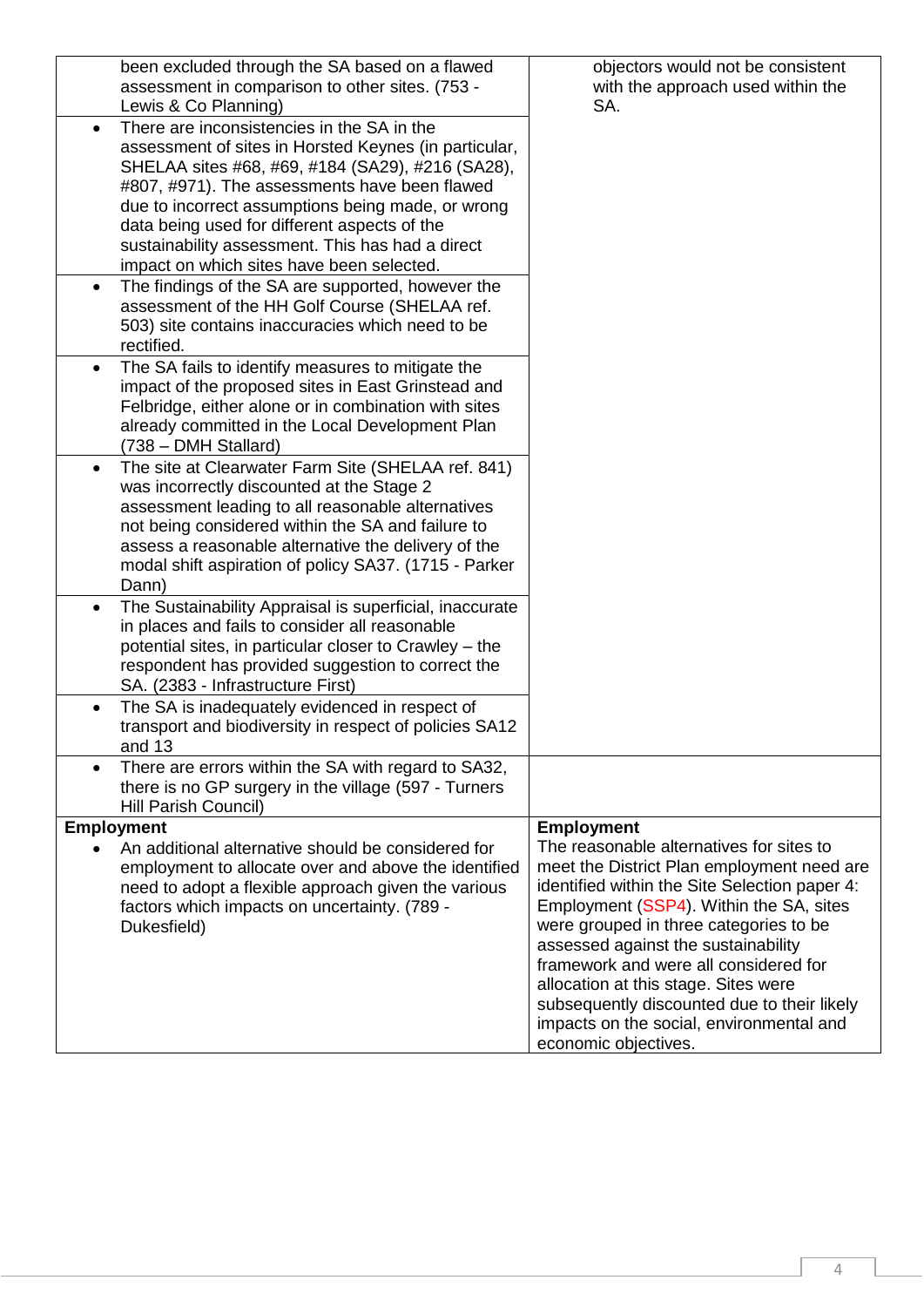<span id="page-5-0"></span>

|                                                                                                                                                                                                                                                                                                                                                                                   | <b>Habitats Regulations Assessment - General Comments</b>                                                                                                                                                                                          |           |                                                                                                                                                                                                                                                                                                                                                                                                                                                                                                                                                           |                      |  |  |  |
|-----------------------------------------------------------------------------------------------------------------------------------------------------------------------------------------------------------------------------------------------------------------------------------------------------------------------------------------------------------------------------------|----------------------------------------------------------------------------------------------------------------------------------------------------------------------------------------------------------------------------------------------------|-----------|-----------------------------------------------------------------------------------------------------------------------------------------------------------------------------------------------------------------------------------------------------------------------------------------------------------------------------------------------------------------------------------------------------------------------------------------------------------------------------------------------------------------------------------------------------------|----------------------|--|--|--|
|                                                                                                                                                                                                                                                                                                                                                                                   | <b>Number of comments received</b>                                                                                                                                                                                                                 |           |                                                                                                                                                                                                                                                                                                                                                                                                                                                                                                                                                           |                      |  |  |  |
| Total: 3                                                                                                                                                                                                                                                                                                                                                                          | Support:1                                                                                                                                                                                                                                          | Object: 1 |                                                                                                                                                                                                                                                                                                                                                                                                                                                                                                                                                           |                      |  |  |  |
| <b>Comments</b>                                                                                                                                                                                                                                                                                                                                                                   |                                                                                                                                                                                                                                                    |           |                                                                                                                                                                                                                                                                                                                                                                                                                                                                                                                                                           | <b>MSDC Response</b> |  |  |  |
| $\bullet$                                                                                                                                                                                                                                                                                                                                                                         | Concur with the findings of the HRA report for<br>both air quality and recreational pressure,<br>providing that all required mitigation measures<br>are appropriately secured in any future planning<br>permissions given (710 - Natural England). |           | • Noted                                                                                                                                                                                                                                                                                                                                                                                                                                                                                                                                                   |                      |  |  |  |
| The SDNPA and MSDC are members of the<br>$\bullet$<br>Ashdown Forest Working Group which is<br>chaired by the SDNPA. No concerns raised<br>regarding the proposals in the Regulation 19<br>consultation document and air quality impacts<br>on the Ashdown Forest SAC. Look forward to<br>continue working together alongside other<br>partners of the Working Group (777 - South |                                                                                                                                                                                                                                                    |           | <b>Notes</b>                                                                                                                                                                                                                                                                                                                                                                                                                                                                                                                                              |                      |  |  |  |
| Downs National Park Authority).<br>Natural area developed (Individual).<br>$\bullet$                                                                                                                                                                                                                                                                                              |                                                                                                                                                                                                                                                    |           | HRA is a process to ensure that a plan or project<br>being undertaken or permitted by a public body<br>will not adversely affect the ecological integrity<br>of a European wildlife site, in this case the<br>Ashdown Forest SPA and SAC. Ashdown Forest<br>is within Wealden District. None of the proposed<br>site allocations will result in development on<br>Ashdown Forest. Mitigation for recreational<br>pressure in the form of SANG and SAMM will be<br>required for the proposed housing site<br>allocations within the 7km zone of influence. |                      |  |  |  |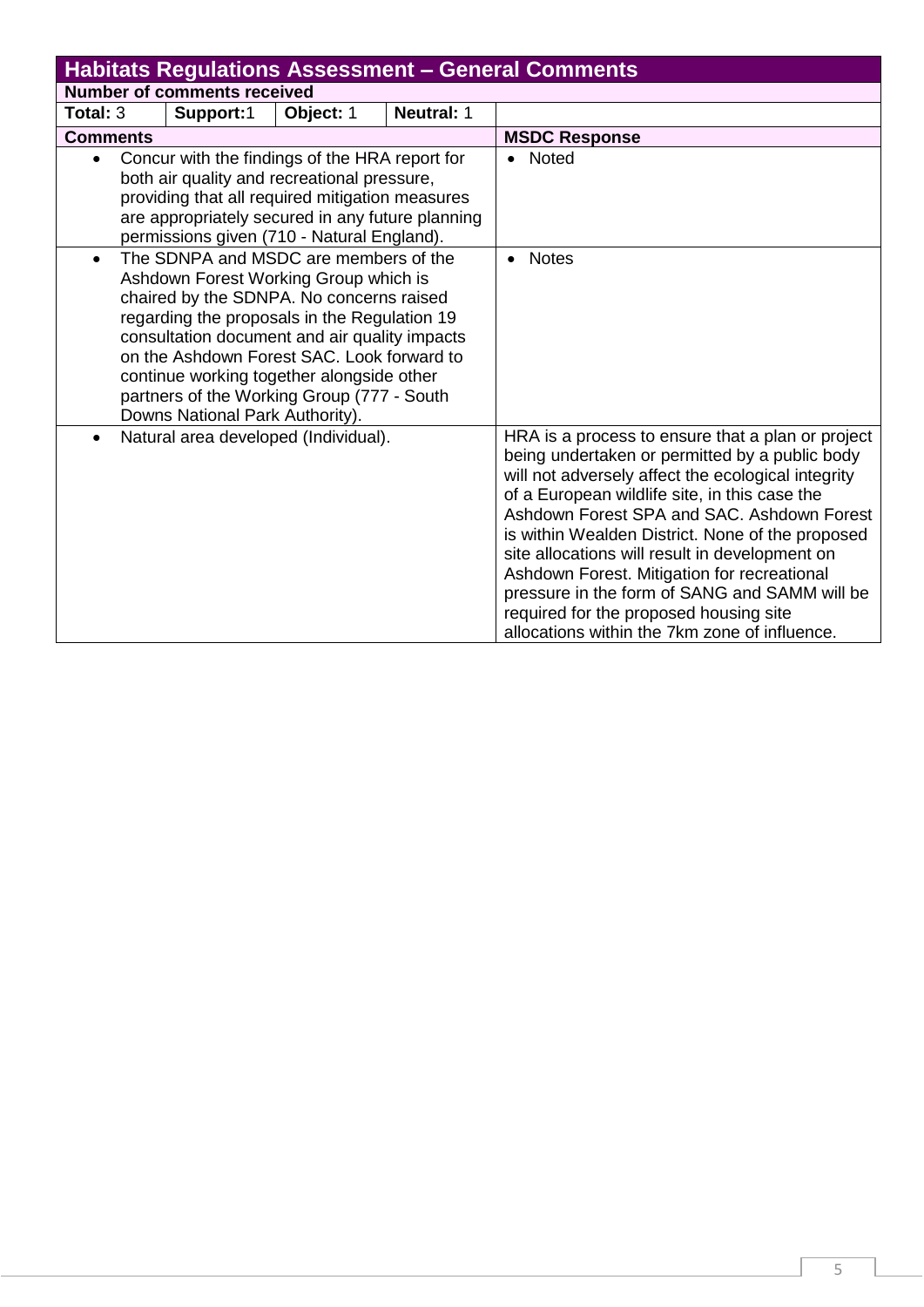<span id="page-6-0"></span>

| <b>Policies Maps</b>                                                                                                                                                                                                               |                                                                                                                                                                                                                                                                                                                                                        |
|------------------------------------------------------------------------------------------------------------------------------------------------------------------------------------------------------------------------------------|--------------------------------------------------------------------------------------------------------------------------------------------------------------------------------------------------------------------------------------------------------------------------------------------------------------------------------------------------------|
| <b>Number of Comments Received</b>                                                                                                                                                                                                 |                                                                                                                                                                                                                                                                                                                                                        |
| <b>Neutral: 0</b><br>Total: 13<br>Support: 2<br>Object: 11                                                                                                                                                                         |                                                                                                                                                                                                                                                                                                                                                        |
| <b>Comments</b>                                                                                                                                                                                                                    | <b>MSDC comments</b>                                                                                                                                                                                                                                                                                                                                   |
| Inset 11a East Grinstead – principle of including<br>$\bullet$<br>site (land south of 61 Crawley Down Road,<br>Felbridge in built up area is supported (ABC,<br>2080)                                                              | • Noted                                                                                                                                                                                                                                                                                                                                                |
| Inset 8a Copthorne - support amendments to<br>$\bullet$<br>include extent of development site (Terence<br>O'Rourke, 654)                                                                                                           | • Noted                                                                                                                                                                                                                                                                                                                                                |
| Inset 19 Turners Hill - objection to continued<br>$\bullet$<br>designation of the Crawley - East Grinstead<br>Strategic gap. There is no justified policy basis<br>(Chilmark, 1458) (Jackson Planning, 1781)                       | • The Turners Hill Neighbourhood Plan, policy<br>THP8 provides the policy justification for the<br>strategic gap indicated on inset maps 19 and<br>19a                                                                                                                                                                                                 |
| 'Key' diagram on page 13 does not contain the<br>strategic gap so is inconsistent with the Inset<br>map. (Jackson Planning, 1781)                                                                                                  | The purpose of the key diagram is to provide<br>$\bullet$<br>an overview of the allocations and not to<br>replicate the detail of the policies map and<br>there is no inconsistency between the two<br>documents.                                                                                                                                      |
| Inset 12a Hassocks - built up area should be<br>$\bullet$<br>amended to include Byanda, (Nexus Planning,<br>2001)                                                                                                                  | The Hassocks Neighbourhood Plan was<br>$\bullet$<br>made in April 2020. Some amendments to<br>BUA were made at this time in accordance<br>with DP6. As there has been opportunity for<br>the parish Council to alter BUA at this<br>location relatively recently, it is not<br>considered appropriate to amend as part of<br>the Site Allocations DPD. |
| Inset 2 – Ansty and Staplefield (Haywards Heath<br>$\bullet$<br>incorrectly referred to in rep. The proposals map<br>should be amended to include the allocation to<br>the East of Borde Hill Lane. (Woolf Bond<br>Planning, 1454) | The Council does not agree that the<br>omission site should be allocated and<br>therefore no change to the policies map is<br>required.                                                                                                                                                                                                                |
| Inset 17a Scaynes Hill - built up area should be<br>$\bullet$<br>amended (DMH, 762) (DMH, 761)                                                                                                                                     | • No change. See Built up Area boundary<br>Topic Paper, page 7/8 (TP2)                                                                                                                                                                                                                                                                                 |
| Inset 7 Burgess Hill - Seven residential<br>$\bullet$<br>properties to the east of SA12 should be<br>included in built up area (DMH, 761)                                                                                          | • No change. See Built up Area boundary<br>Topic Paper, page 6 (TP2).                                                                                                                                                                                                                                                                                  |
| Inset 10 Cuckfield - Area to the east of SA23<br>$\bullet$<br>should be included within built up area. (DMH,<br>761)                                                                                                               | • No change. See Built up Area boundary<br>Topic Paper, page 7. (TP2)                                                                                                                                                                                                                                                                                  |
| Inset 3a Ardingly - Area to the east of Selsfield<br>$\bullet$<br>Road (south Cobb Lane) should be included<br>within the built-up area. (DMH, 761)                                                                                | • No change. See Built up Area boundary<br>Topic Paper, page 6 (TP2).                                                                                                                                                                                                                                                                                  |
| Inset 4 Ashurst Wood - Land at Yewhurst,<br>$\bullet$<br>adjacent to SA26 should be included in the built-<br>up area. (DMH, 761)                                                                                                  | No change. See Built up Area boundary<br>Topic Paper, page 6 (TP2).                                                                                                                                                                                                                                                                                    |
| Inset 19 Turners Hill - Withypitts Farm house<br>$\bullet$<br>building to the south of SA32 should be included<br>in the built-up area (DMH, 761)                                                                                  | • No change. See Built up Area boundary<br>Topic Paper, page 6 (TP2).                                                                                                                                                                                                                                                                                  |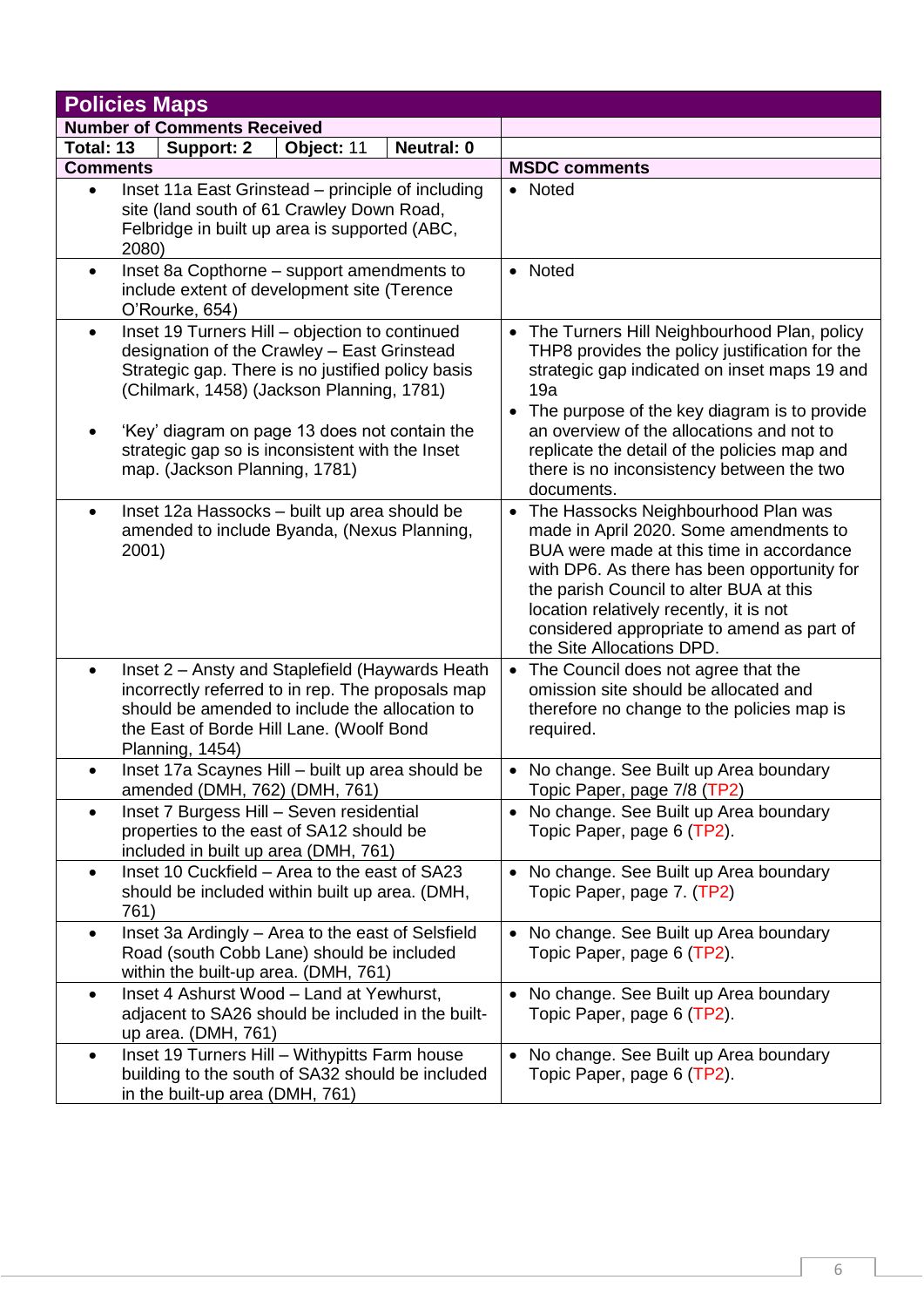<span id="page-7-0"></span>

|                                                                                                                                                                                                                                                                                           |                                    | <b>Infrastructure/Infrastructure Delivery Plan</b>                                                                                                                                                                                                                                                                                                                                                                                                                                                                                                       |                                                                                                                                                                                                                                                                                                                                                                                                                                                                                                                                                                                                                 |                                                                                                                                                                                                                                                                        |
|-------------------------------------------------------------------------------------------------------------------------------------------------------------------------------------------------------------------------------------------------------------------------------------------|------------------------------------|----------------------------------------------------------------------------------------------------------------------------------------------------------------------------------------------------------------------------------------------------------------------------------------------------------------------------------------------------------------------------------------------------------------------------------------------------------------------------------------------------------------------------------------------------------|-----------------------------------------------------------------------------------------------------------------------------------------------------------------------------------------------------------------------------------------------------------------------------------------------------------------------------------------------------------------------------------------------------------------------------------------------------------------------------------------------------------------------------------------------------------------------------------------------------------------|------------------------------------------------------------------------------------------------------------------------------------------------------------------------------------------------------------------------------------------------------------------------|
|                                                                                                                                                                                                                                                                                           | <b>Number of comments received</b> |                                                                                                                                                                                                                                                                                                                                                                                                                                                                                                                                                          |                                                                                                                                                                                                                                                                                                                                                                                                                                                                                                                                                                                                                 |                                                                                                                                                                                                                                                                        |
| Total: 7                                                                                                                                                                                                                                                                                  | Support: 0                         | Object: 5                                                                                                                                                                                                                                                                                                                                                                                                                                                                                                                                                |                                                                                                                                                                                                                                                                                                                                                                                                                                                                                                                                                                                                                 |                                                                                                                                                                                                                                                                        |
| <b>Comments</b>                                                                                                                                                                                                                                                                           |                                    |                                                                                                                                                                                                                                                                                                                                                                                                                                                                                                                                                          |                                                                                                                                                                                                                                                                                                                                                                                                                                                                                                                                                                                                                 | <b>MSDC Response</b>                                                                                                                                                                                                                                                   |
| $\bullet$<br>$\bullet$<br>$\bullet$<br>resident).                                                                                                                                                                                                                                         | (625 - Worth Parish Council)       | Concerns were raised in relation to the capacity<br>of the sewerage network in the north of the<br>District, as well as water supply in Mid Sussex.<br>The Local Plan should contribute to ensuring<br>that appropriate digital infrastructure is delivered<br>alongside new development to ensure that the<br>local and national economy is appropriately<br>supported. (625 - Worth Parish Council)<br>Further development should not be proposed in<br>areas where the water demand cannot be coped<br>with, such as Handcross (1423 - resident; 2420 | Infrastructure provision and improvements to<br>$\bullet$<br>support the delivery of the Site Allocations<br>DPD have been identified within the<br>accompanying Infrastructure Delivery Plan<br>(IV1), which includes reinforcement of the<br>sewerage network at various locations<br>across the District. It is acknowledged that<br>some items may not be included for each site<br>such as digital infrastructure, however such<br>provision is required under policy DP23 and<br>is expected to be delivered as part of the<br>development as opposed to being<br>considered as a developer contribution. |                                                                                                                                                                                                                                                                        |
| There is missing information in relation to the<br>$\bullet$<br>estimated cost of police, bus infrastructure and<br>other infrastructure within the IDP (1430 -<br>resident)                                                                                                              |                                    |                                                                                                                                                                                                                                                                                                                                                                                                                                                                                                                                                          |                                                                                                                                                                                                                                                                                                                                                                                                                                                                                                                                                                                                                 | The IDP contains the latest information<br>available and will be updated as and when<br>more information becomes available from<br>infrastructure providers                                                                                                            |
| Infrastructure should be improved ahead of new<br>$\bullet$<br>development being allocated to remediate<br>current issues (1722 - Lindfield Parish Council)<br>Existing essential services inadequate, nothing<br>$\bullet$<br>implemented from previous development (2209<br>- resident) |                                    |                                                                                                                                                                                                                                                                                                                                                                                                                                                                                                                                                          |                                                                                                                                                                                                                                                                                                                                                                                                                                                                                                                                                                                                                 | The timing of infrastructure delivery will be<br>discussed on a case by case basis with<br>infrastructure providers to ensure that<br>capacity is available to accommodate future<br>development so that new development is<br>appropriately served by infrastructure. |
| $\bullet$                                                                                                                                                                                                                                                                                 |                                    | The Infrastructure Delivery Plan fails to<br>acknowledge the need to provide for specialist<br>accommodation, such as extra care<br>accommodation (709 - Barton Willmore)                                                                                                                                                                                                                                                                                                                                                                                |                                                                                                                                                                                                                                                                                                                                                                                                                                                                                                                                                                                                                 | The approach to specialist accommodation<br>for older people is detailed within the Topic<br>Paper: Housing for Older People (TP4).                                                                                                                                    |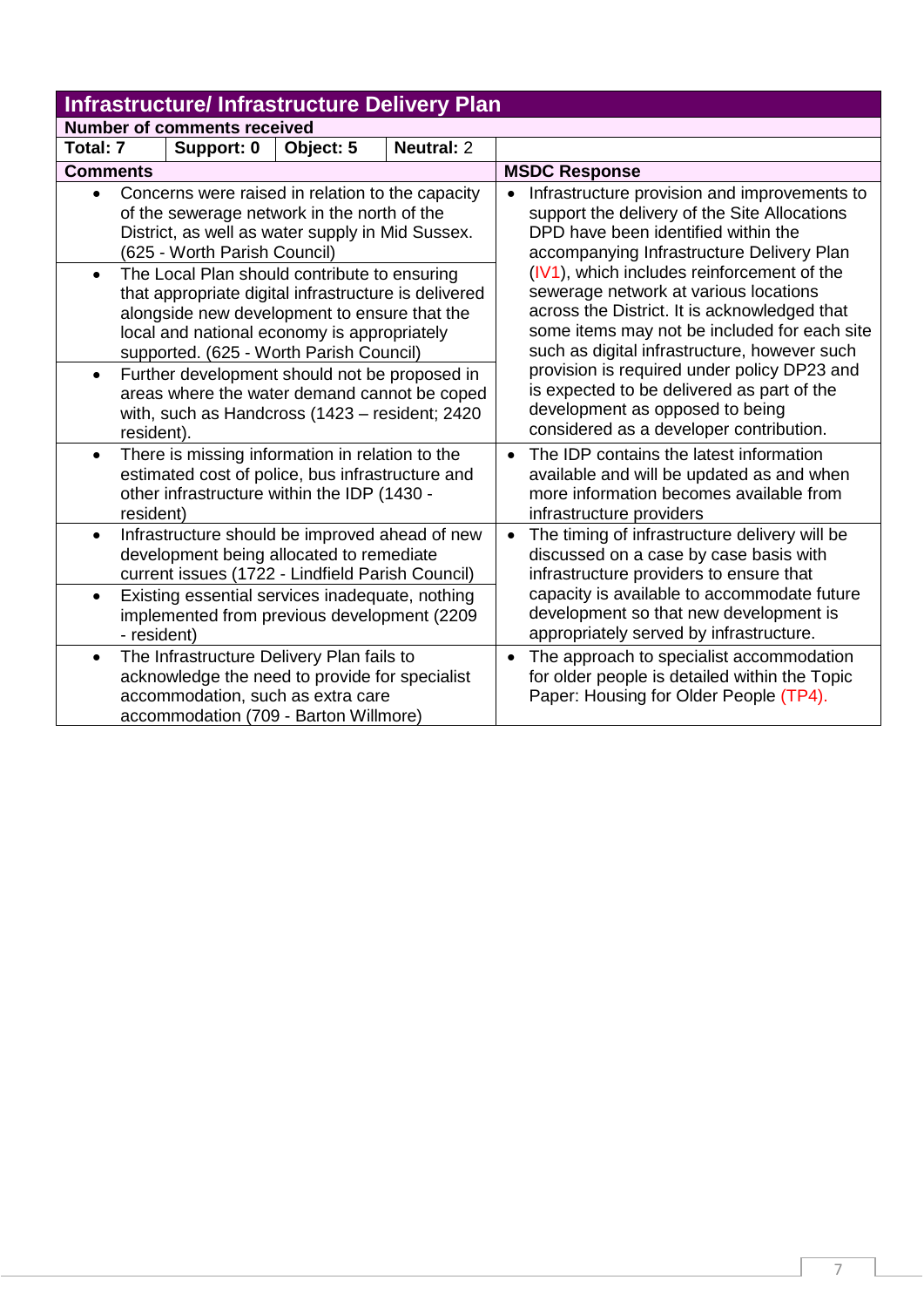<span id="page-8-0"></span>

| <b>Community Involvement Plan</b>                                                                                                                                 |                                                                                                              |           |                   |                                                                                                                          |                                                                                                                                                                                                                                                                                                                                                                                                                                                                                                  |  |  |
|-------------------------------------------------------------------------------------------------------------------------------------------------------------------|--------------------------------------------------------------------------------------------------------------|-----------|-------------------|--------------------------------------------------------------------------------------------------------------------------|--------------------------------------------------------------------------------------------------------------------------------------------------------------------------------------------------------------------------------------------------------------------------------------------------------------------------------------------------------------------------------------------------------------------------------------------------------------------------------------------------|--|--|
|                                                                                                                                                                   | <b>Number of Comments Received</b>                                                                           |           |                   |                                                                                                                          |                                                                                                                                                                                                                                                                                                                                                                                                                                                                                                  |  |  |
| Total: 5                                                                                                                                                          | Support: 0                                                                                                   | Object: 1 | <b>Neutral: 4</b> |                                                                                                                          |                                                                                                                                                                                                                                                                                                                                                                                                                                                                                                  |  |  |
| <b>Comments</b>                                                                                                                                                   |                                                                                                              |           |                   |                                                                                                                          | <b>MSDC Response</b>                                                                                                                                                                                                                                                                                                                                                                                                                                                                             |  |  |
| <b>Felbridge form</b><br>MSDC has failed to deliver on its Statement of<br>Community Involvement.                                                                 |                                                                                                              |           |                   |                                                                                                                          | As statutory consultees all Town and<br>Parish Councils and adjacent local<br>planning authorities were alerted to both<br>the Regulation 18 and 19 consultations.<br>A summary of responses to the<br>Regulation 18 consultation was<br>published in the Council's Statement of<br>Consultation (August 2020) (C3). This<br>includes Actions to Address Objections.<br>Consultation has been undertaken in<br>accordance with the Statement of<br>Community Involvement and the<br>Regulations. |  |  |
| $\bullet$                                                                                                                                                         | Ineffective methods of communication used to<br>alert residents and hard to reach groups of<br>consultation. |           |                   |                                                                                                                          | Consultation has been undertaken in<br>accordance with the Statement of<br>Community Involvement and the<br>Regulations.                                                                                                                                                                                                                                                                                                                                                                         |  |  |
| $\bullet$                                                                                                                                                         | Only a single press release in Mid Sussex<br>Times; not distributed to Felbridge or East<br>Grinstead.       |           |                   | $\bullet$                                                                                                                | Press release issued but Council has no<br>control over which publications choose<br>to include the article                                                                                                                                                                                                                                                                                                                                                                                      |  |  |
| No mention of consultation of Council's landing<br>$\bullet$<br>page, Planning and Building' or dedicated<br>'Consultations' webpages.                            |                                                                                                              |           | $\bullet$         | All consultation documents and<br>supporting evidence were available on<br>the council website.                          |                                                                                                                                                                                                                                                                                                                                                                                                                                                                                                  |  |  |
| $\bullet$                                                                                                                                                         | No alerts in Mid Sussex Matters magazine.                                                                    |           |                   | $\bullet$                                                                                                                | Due to timing of publication and<br>approval of documents for consultation.                                                                                                                                                                                                                                                                                                                                                                                                                      |  |  |
| <b>General</b><br>Felbridge Parish Council was not contacted at<br>$\bullet$<br>any point during the development of the DPD.<br>(534 - Felbridge Parish Council). |                                                                                                              |           |                   | $\bullet$                                                                                                                | Consultation has been undertaken in<br>accordance with the Statement of<br>Community Involvement and the<br>Regulations                                                                                                                                                                                                                                                                                                                                                                          |  |  |
| Tandridge District Council were not informed of<br>$\bullet$<br>Regulation 19 consultation (534 – Felbridge<br>Parish Council)                                    |                                                                                                              |           |                   | $\bullet$                                                                                                                | As statutory consultees all Town and<br>Parish Councils and adjacent local<br>planning authorities were alerted to both<br>the Regulation 18 and 19 consultations.<br>Tandridge District Council have been<br>fully involved in the preparation of the<br>DPD, as set out in the SoCG (DC13).                                                                                                                                                                                                    |  |  |
|                                                                                                                                                                   | Consultation form too complicated                                                                            |           |                   | $\bullet$                                                                                                                | Planning regulations govern the content<br>of response for the Regulation 19<br>consultation.                                                                                                                                                                                                                                                                                                                                                                                                    |  |  |
| Community engagement virtually impossible to<br>$\bullet$<br>achieve given the knowledge needed and jargon<br>used.                                               |                                                                                                              |           | $\bullet$         | Consultation has been undertaken in<br>accordance with the Statement of<br>Community Involvement and the<br>Regulations  |                                                                                                                                                                                                                                                                                                                                                                                                                                                                                                  |  |  |
| No feedback or explanation on why detailed<br>$\bullet$<br>objections have been ignored.                                                                          |                                                                                                              |           | $\bullet$         | Comments received during regulation<br>18 stage were fully reported to<br>Members, via Scrutiny and Council<br>meetings. |                                                                                                                                                                                                                                                                                                                                                                                                                                                                                                  |  |  |
| $\bullet$                                                                                                                                                         | Limited number of people that buy the local<br>newspaper to see press release.                               |           |                   |                                                                                                                          | Noted                                                                                                                                                                                                                                                                                                                                                                                                                                                                                            |  |  |
| $\bullet$                                                                                                                                                         | Email alert only effective for those that have<br>signed up                                                  |           |                   |                                                                                                                          | Noted                                                                                                                                                                                                                                                                                                                                                                                                                                                                                            |  |  |
| $\bullet$                                                                                                                                                         | Was there any promotion of consultation at<br>libraries during Covid-19 (i.e. posters on doors)?             |           |                   |                                                                                                                          | No due to limited operation of libraries<br>during the consultation period.                                                                                                                                                                                                                                                                                                                                                                                                                      |  |  |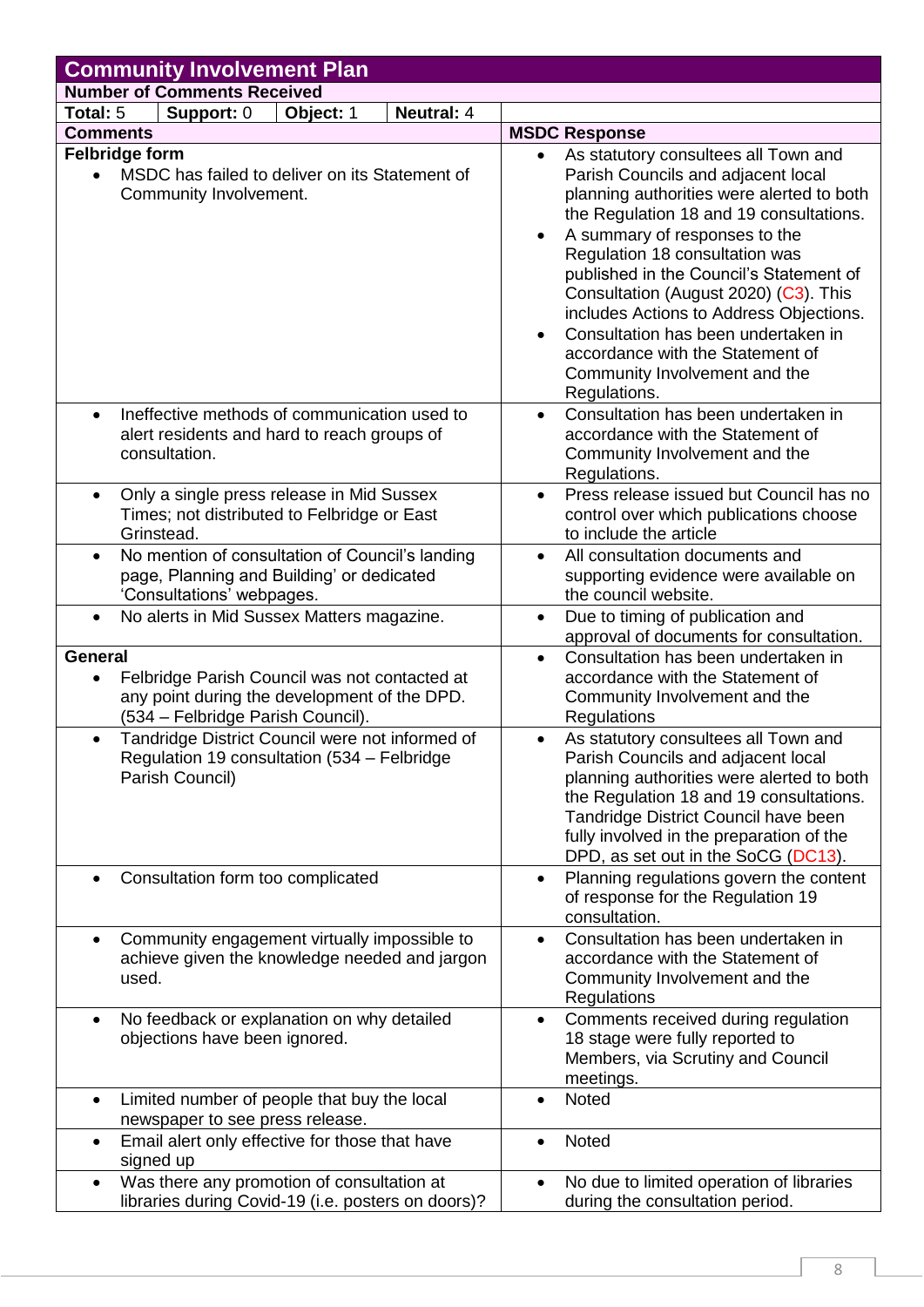| Local Development Scheme out of date (dated<br>June 2019). | Website has been kept up to date with<br>changes to timetable due to Covid-19 to<br>keep residents up to date.<br>• Revised LDS December 2020 however<br>the Council's website has been kept<br>up-to-date with timetable information |
|------------------------------------------------------------|---------------------------------------------------------------------------------------------------------------------------------------------------------------------------------------------------------------------------------------|
|                                                            |                                                                                                                                                                                                                                       |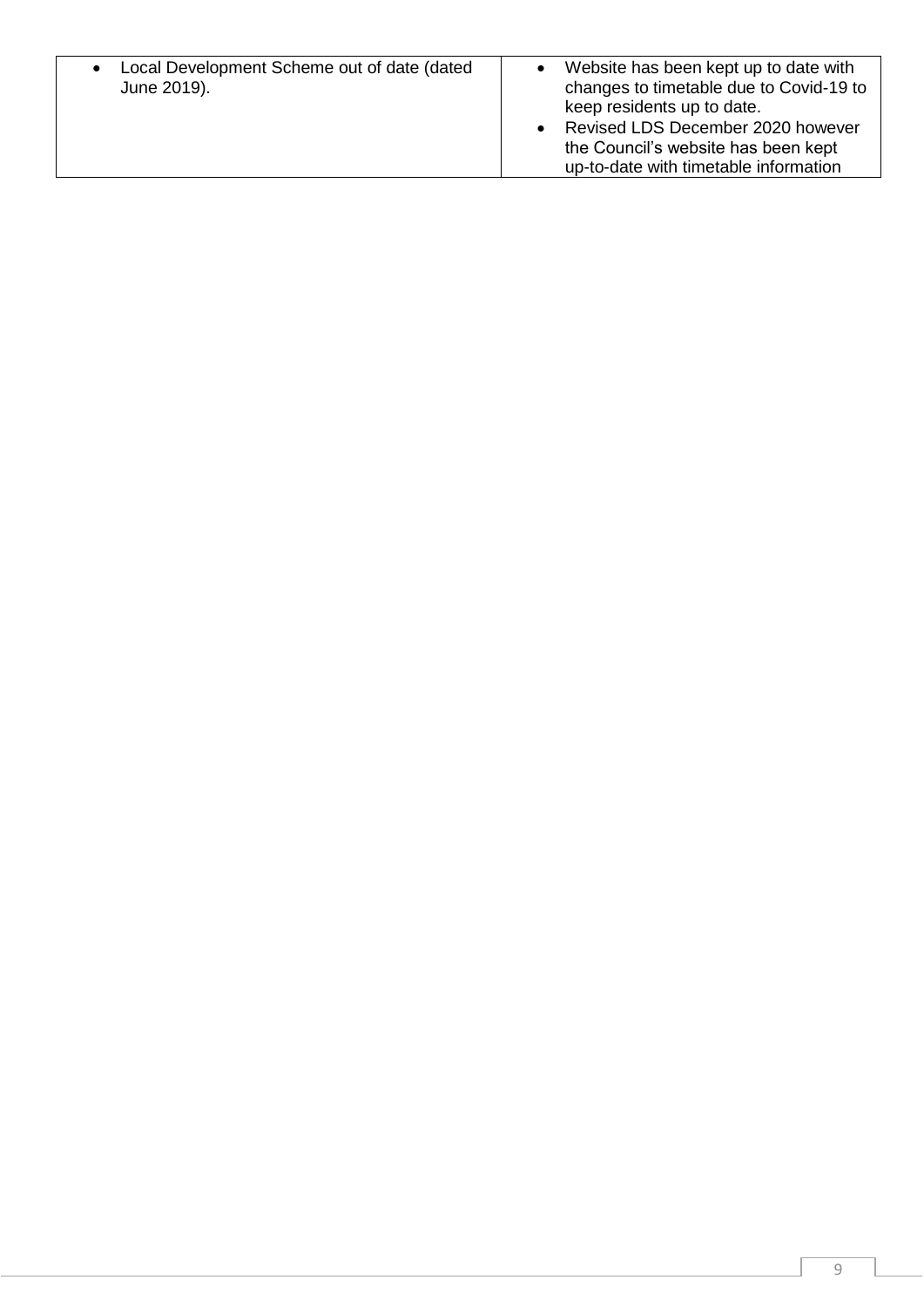<span id="page-10-0"></span>

|                                                                                                                                               | <b>Strategic Housing and Employment Land Availability Assessment (SHELAA)</b>                          |          |                  |                                                                                                                                                                                                                                                                                                                                    |  |  |  |
|-----------------------------------------------------------------------------------------------------------------------------------------------|--------------------------------------------------------------------------------------------------------|----------|------------------|------------------------------------------------------------------------------------------------------------------------------------------------------------------------------------------------------------------------------------------------------------------------------------------------------------------------------------|--|--|--|
|                                                                                                                                               | <b>Number of comments received</b>                                                                     |          |                  |                                                                                                                                                                                                                                                                                                                                    |  |  |  |
| Total: 2                                                                                                                                      | Support: 0                                                                                             | Object:2 | <b>Neutral:0</b> |                                                                                                                                                                                                                                                                                                                                    |  |  |  |
| <b>Comments</b>                                                                                                                               |                                                                                                        |          |                  | <b>MSDC Response</b>                                                                                                                                                                                                                                                                                                               |  |  |  |
| SHLAA assessment undertaken on the blanket<br>$\bullet$<br>basis that it is C3 housing. This should be<br>revisited (786 – Strutt and Parker) |                                                                                                        |          |                  | Whilst not distinction between C2 or C3<br>$\bullet$<br>housing is made in the SHELAA<br>assessment. As set out in DP30: Housing<br>Mix sites that are considered suitable for<br>housing development would be positively<br>suitable for older person accommodation.<br>Therefore no need to draw a distinction in the<br>SHELAA. |  |  |  |
| $\bullet$<br>landowner)                                                                                                                       | SHELAA assessments have not been corrected<br>when notified of errors $(1243 - K \text{ Griffiths})$ , |          |                  | SHELAA has been undertaken in a robust<br>manner, all sites have been assessed in a<br>consistent way. SHELAA has been prepared<br>using best practice methodology and in<br>accordance with planning quidance.                                                                                                                    |  |  |  |

<span id="page-10-1"></span>

| <b>Viability Assessment</b> |                                                                                                                                                                               |          |           |                                                                                                                                                                                                                                                                                                                                                                                                                                                                            |  |  |  |
|-----------------------------|-------------------------------------------------------------------------------------------------------------------------------------------------------------------------------|----------|-----------|----------------------------------------------------------------------------------------------------------------------------------------------------------------------------------------------------------------------------------------------------------------------------------------------------------------------------------------------------------------------------------------------------------------------------------------------------------------------------|--|--|--|
|                             | <b>Number of comments received</b>                                                                                                                                            |          |           |                                                                                                                                                                                                                                                                                                                                                                                                                                                                            |  |  |  |
| Total: 1                    | Support: 0                                                                                                                                                                    | Object:1 | Neutral:0 |                                                                                                                                                                                                                                                                                                                                                                                                                                                                            |  |  |  |
| <b>Comments</b>             |                                                                                                                                                                               |          |           | <b>MSDC Response</b>                                                                                                                                                                                                                                                                                                                                                                                                                                                       |  |  |  |
| $\bullet$                   | No updated viability appraisal has been carried<br>out, it cannot be concluded that the DPD is<br>effective or consistent with National Policy (705 -<br>Nexus_Miller Homes). |          |           | A viability assessment of the sites was<br>$\bullet$<br>prepared in 2019 (IV2) prepared. It is<br>informed by the Community Infrastructure<br>Levy and district Plan Viability Study (2016)<br>$(IV3)$ .<br>As advised by the council's viability<br>consultant: The sites DPD does not seek to<br>introduce any new policies or a notably<br>different range of sites to those in the District<br>plan - therefore a more detail viability<br>assessment is not required. |  |  |  |